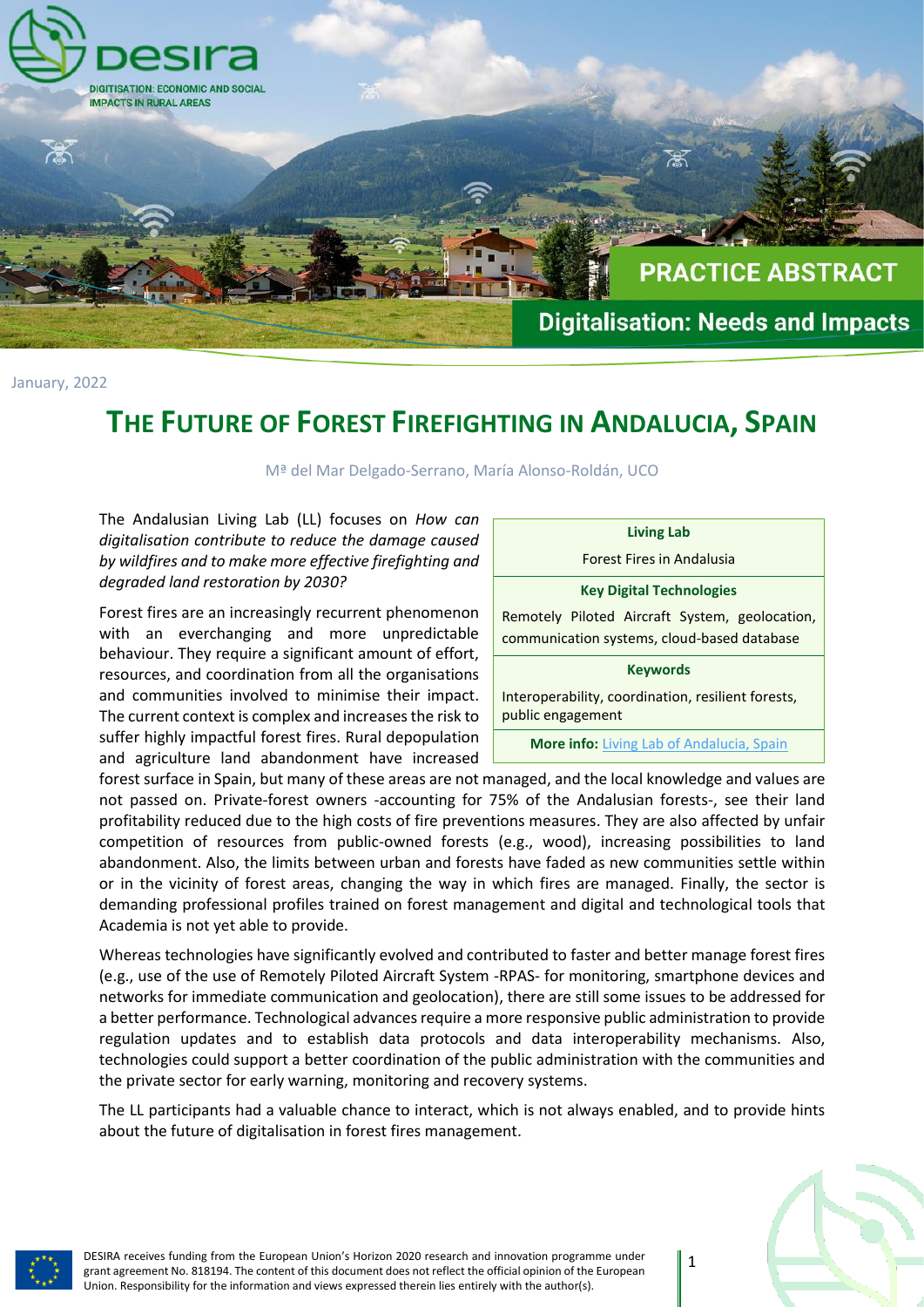

### **Context and main needs related to the Living Lab's focal question**

The current context is shaped by key socio-economic factors: agriculture land abandonment, increase of forest land and depopulation processes in the rural areas. These factors combined with climate change and the natural dynamic of Mediterranean forest ecosystems to accumulate fuel (especially during the summer draught) increase the possibilities to suffer more severe and impactful forest fires. Moreover, ageing processes and lack of generational shift in traditional farming activities playing a key role in forest fires prevention, such as cattle grazing, contribute to create less resilient forest ecosystem.

Yet the forest fires sector has seen a dramatic technological adoption in the past decade (e.g., fire evolution modelling, use of geographical big data) and it is expecting to incorporate further developments. In return, the rigidity of the public administration hinders regulation updates and the provision of open, interoperable, and up-to-date data protocols and databases. Technology can facilitate public engagement and citizen science for early warning, monitoring and recovery mechanisms. Also, faster, and more accurate technologies -like the High Altitude Pseudo Satellites, HAPS- are expected to significantly control and reduce the impact of forest fires. The main threat is how climate change will impact forest ecosystems and whether the access to future technologies will be granted.

#### **Main digitalisation needs**

 $\overline{\phantom{a}}$ 

- *Increased general awareness about forest fires. Awareness campaigns about prevention, risks, and impact of forest fires. Procedures in case of forest fire events, early warning, and monitoring mechanismsfor citizens. Technologies to support prevention measures in private forest properties.*
- *Updated and real-time data. Protocols and tools to make updated forests information available including vegetation fuel maps, firebreaks status, accessibility of roads and routes, etc. Protocols and tools to provide real-time information about forest fires evolution and behaviour.*
- *Improved data accessibility. Centralised, organised, easy-to-access and public data in relation to vegetation status, location of water supplies, new roads and routes, private owners fire prevention plans, and previous forest fires episodes.*
- *Frequent regulation updates. Need to accommodate technology developments in regulation faster. Regulation to coordinate RPAS and piloted aircrafts.*
- *Better collaboration and coordination among stakeholders. Communication channels to enable information exchange, collaborations and to share technological innovations. Early warning systems and use of social media.*
- *Interoperable systems to transfer data among stakeholders.*
- *More reliable communication systems, especially in rural and remote areas. Internet connectivity must also be affordable, reliable, stable, possess low latency, and have redundancy.<sup>1</sup>*

<sup>1</sup> Council of Canadian Academies, "Waiting to Connect: The Expert Panel on High-Throughput Networks for Rural and Remote Communities in Canada" (Ottawa, October 2021), https://cca-reports.ca/wp-content/uploads/2021/10/Waiting-to-Connect\_FINAL-EN\_digital.pdf.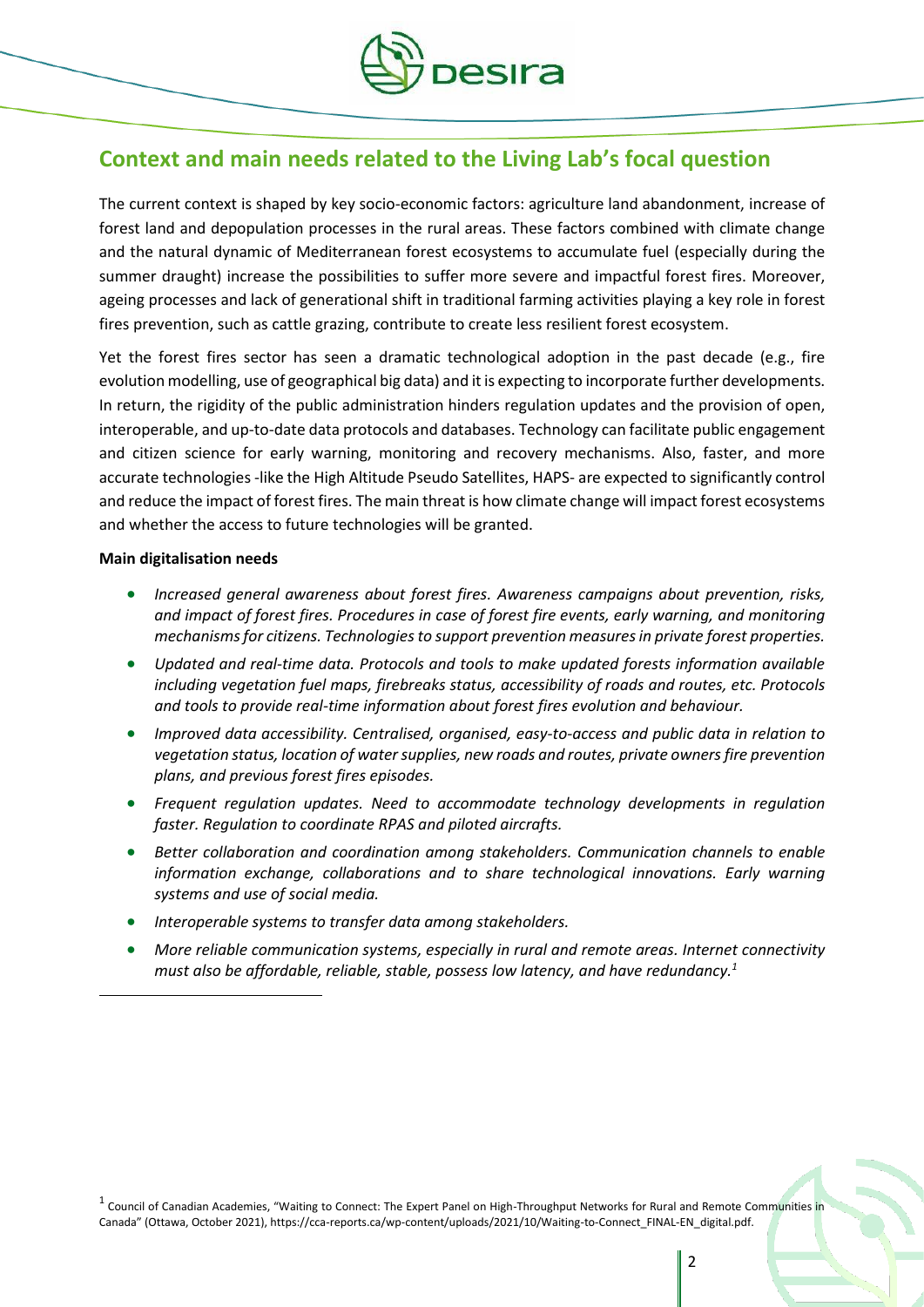

### **The Socio-Cyber-Physical (SCP) system**

Several interactions occur in a complex SCP system due to the population increase within or in the vicinity of forest areas, the shared competencies in land management and the development of strategies for prevention, extinction, and restoration of burnt areas. All these are, at the same time, impacted by progress in research, development, and innovation.

The **social** component of the SCP system comprises citizens, the public administration, and the private sector. Forest owners, people living in forests and forest areas, forest visitors, occasional users and society at large are beneficiaries of the forest ecosystem services. Therefore, they should be involved in the forest maintenance and valorisation to the extent possible, which is not always facilitated. The competencies in forest firefighting and forest management are shared among different areas and levels of the public administration, which can cause overlapping and coordination issues, as well as information flows deficiencies. The staff and technologies required for forest firefighting belong to both the public (firefighters) and the private sectors (piloted aircrafts and their sensors). This may lead to clashes in terms of regulations and standards, slowing down or even preventing the use of certain -unregulatedtechnologies or the deployment of forest fire brigades. The visions and strategies of the stakeholders within the social dimension of the SCP system differ and can lead to conflicts and coordination issues.

The **physical** aspect of the SCP system shows a great variability and complexity throughout Andalusian forests in terms of vegetation, topography, climate, infrastructure layout, etc. Forests vulnerability to suffer severe wildfires is increased by the existence of patches of homogenous species, the lack of management in many forests (especially in pine forests) and wrong approaches to forest ecology (considering thinning and clearance activities as deforestation). Therefore, modelling techniques based on artificial intelligence could support to design more resilient landscapes.

The **cyber** domain has undergone significant development in the past decade. Remote sensing and spatial techniques provide updated information about the forest and fire status; fast telecommunication systems enable onsite and offsite coordination; and the capacity to quickly process large volumes of information allows to predict forest fires behaviour. The challenge is to establish collaboration and communication protocols among stakeholders and to the increase systems interoperability.



Figure 1 Visualisation of SCP system for forest fires in Andalusia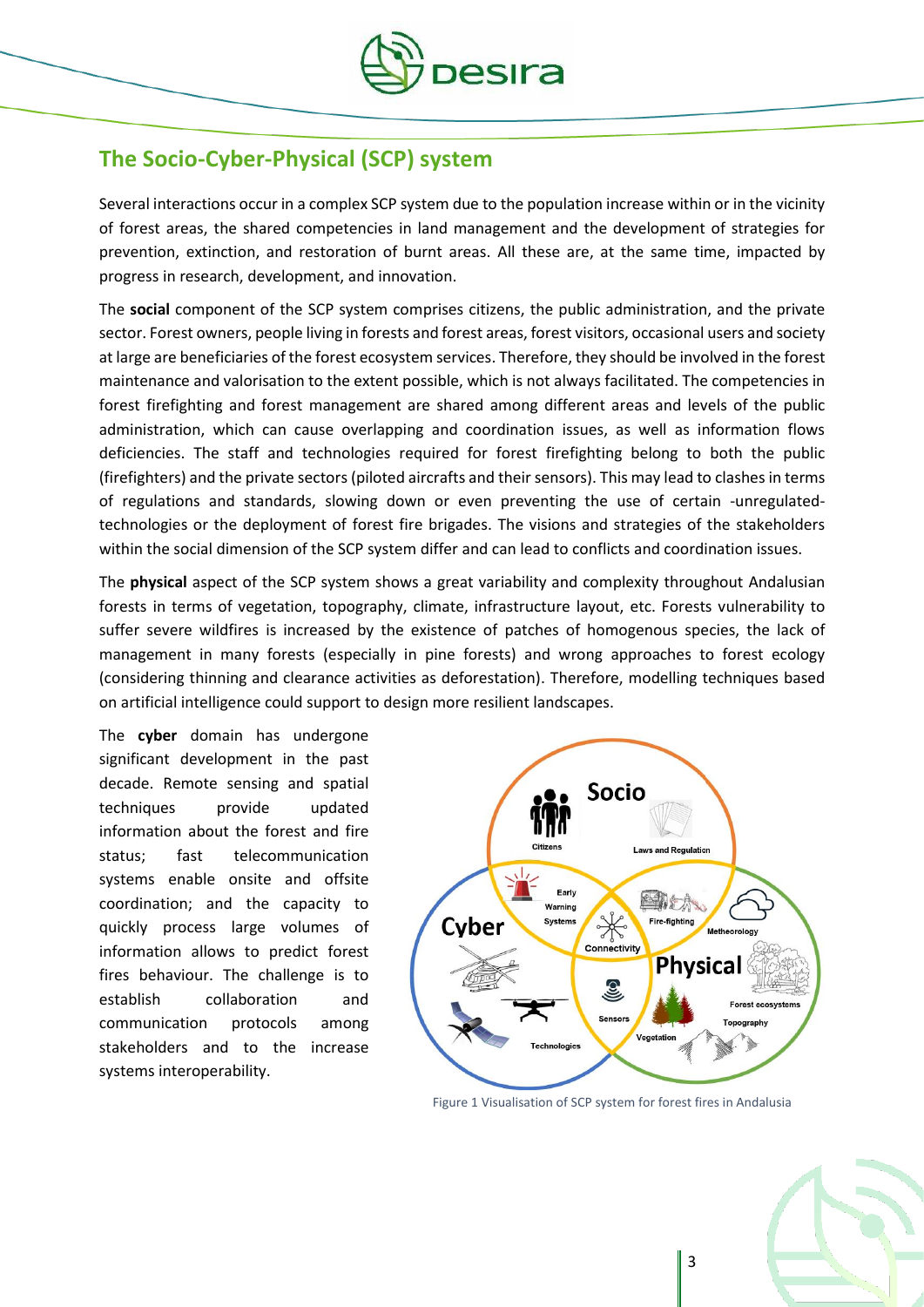

## **Impacts of digitalisation**

| What has been<br>digitalised?                           |         | Main impacts (i.e. effects/consequences)                                                                                                                     | <b>Sustainable</b><br><b>Development Goals</b> |
|---------------------------------------------------------|---------|--------------------------------------------------------------------------------------------------------------------------------------------------------------|------------------------------------------------|
|                                                         |         | Difficulties in sorting and organising all the data and evidence<br>$\bullet$<br>gathered during wildfires<br>Difficult to find qualified staff<br>$\bullet$ | SDG 9: Build<br>resilient                      |
| $\cdot$ The data<br>acquisition and<br>data processing, | Direct  | Faster and more informed decision making, in prevention,<br>٠<br>firefighting and recovery                                                                   | infrastructure,<br>promote<br>sustainable      |
| thanks to sensors,<br>remote sensing,                   |         | Increased security for the firefighting brigades (geolocation, faster<br>$\bullet$<br>assistance)                                                            | industrialisation<br>and foster<br>innovation  |
| telecommunication<br>systems and                        |         | More accurate response and forest recovery thanks to modelling<br>$\bullet$<br>techniques                                                                    |                                                |
| powerful software<br>and hardware.                      |         | Potential unethical use of the data<br>$\bullet$                                                                                                             | SDG 13: Climate<br>action                      |
|                                                         | ndirect | ecosystem management,<br>Better forest and<br>reducing<br>$\bullet$<br>fire<br>possibilities                                                                 | SDG15: Life on land                            |
|                                                         |         | Enhanced transparency in operations<br>٠                                                                                                                     |                                                |

### **Design of digital technologies:**

Data processing has enabled to make information from different sources accessible. Also, availability of devices, such as smartphones or tablets, and the capacity to process and to consult high volumes of information quickly, have accelerated and improved the response on the field. New technologies pose the challenges of integrating them in a time-sensitive operation and to find the qualified profiles required. Finally, proprietary software and limited interoperability might prevent the use of relevant data.

#### **Access:**

Reliable, stable, and fast internet connection is not always available in rural areas, making the firefighting response more difficult, especially in remote places. Besides, the fire often damages infrastructures which are the only source of communications. New technologies require significant investments for their development, testing and full adoption, which is conditioned as well by a general reluctance to change by the public administration and the staff involved in firefighting. Yet access to digital technologies is not limited to availability, but usage. Sometimes the staff lacks the technical skills and abilities to use specific or cutting-edge technologies. The ageing of the rural population restricts the capacity to engage with the local communities via new technologies (e.g. social media).

#### **System complexity**:

The fast evolution of technologies has generated a complex system in which standardised training and requirements for staff are missing. This is worsened by the work seasonality for a high percentage of professionals working in forest fires. In general, communication channels, data acquisition and processing during wildfire fighting are not uniform and difficult early warning systems.